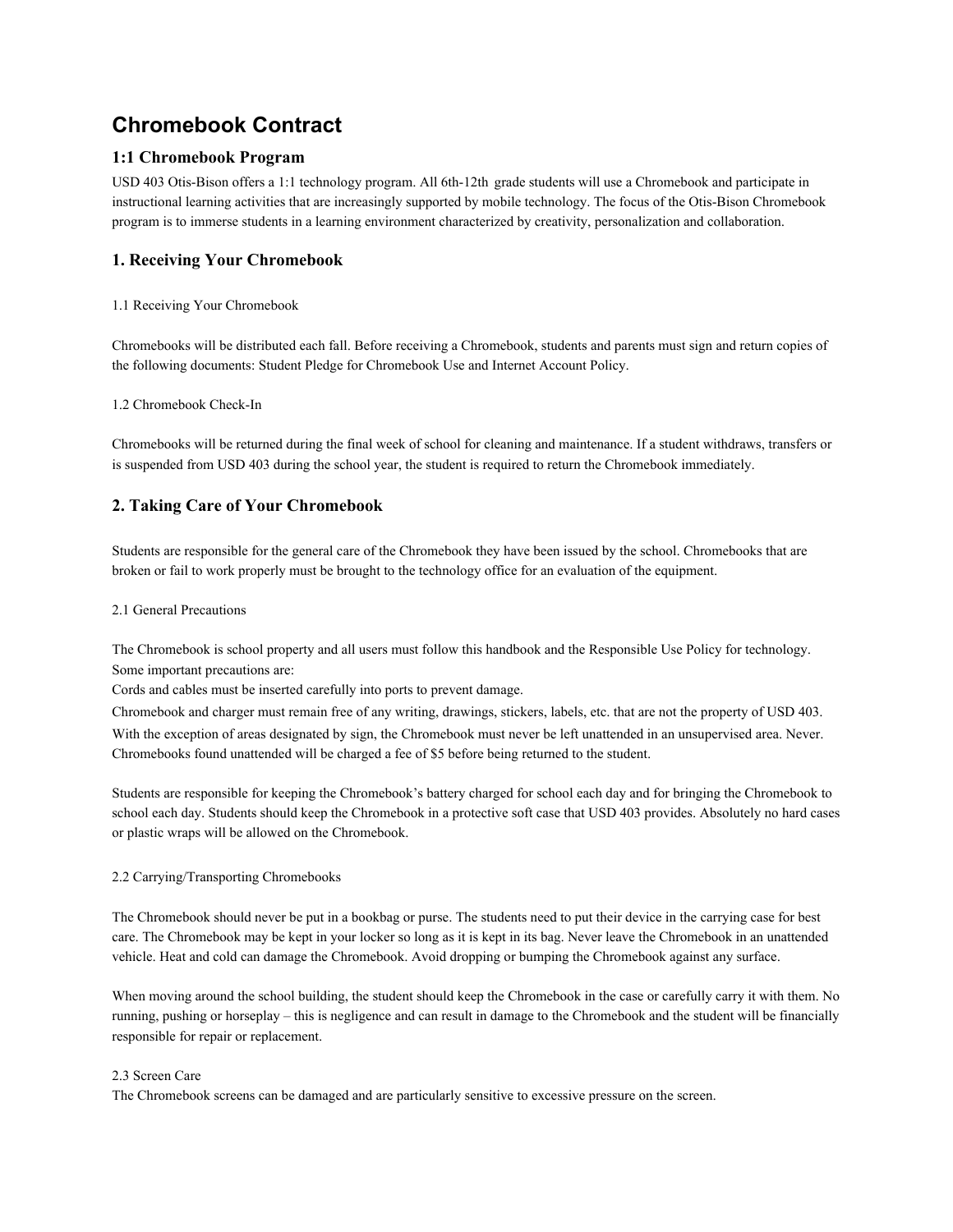Avoid putting weight on the Chromebook, in particular the screen, by leaning on it or placing books or other objects on the Chromebook.

Do not place anything inside the screen that will press the cover against the screen.

Clean the screen with a soft, dry cloth or microfiber cloth. Do not use any solvents, cleaners, etc. as these will damage the screen.

#### 2.4 Payment for Damages

Chromebooks and accessories must be returned to USD 403 at the end of each school year. Failure to return items in good condition will require payment in full to replace or repair the items, whichever is applicable. Repair costs will not exceed replacement costs. Students who withdraw, transfer or are suspended/expelled from school must return their Chromebook on the date of attendance termination. If a student fails to return the Chromebook, the student will be subject to criminal prosecution or civil liability. The student will also pay the cost of the Chromebook replacement.

Students will be responsible for damages to their Chromebooks including, but not limited to, broken screens, cracked plastic pieces, damaged charging accessories, broken or missing keys, etc.

- \*Parents and students are responsible for repair/replacement when:
- o Damage is negligent (heat, water damage, breakage, other, etc.)
- o Damage is intentional
- o The device is lost or stolen.

Parents and students are not responsible for:

- o Factory defects
- o Malfunctions
- o Anything covered by the factory warranty

Students will not be given their Chromebook back until they have paid for any repairs in full. There will be no loaners.

### **3. Using Your Chromebook at School**

Chromebooks are intended for use at school each day. In addition to classroom learning expectations, other important daily functions such as announcements, calendar/task management, etc. will be channeled through Chromebook applications. Students must bring a fully charged Chromebook to all classes, unless specifically instructed not to do so by their teacher. The Chromebook is the property of USD 403 Otis-Bison and school administration and staff have the right to inspect any material stored on a student's Chromebook or Gmail account at anytime.

3.1 Chromebooks Left at Home

Students are responsible for completing all course work assigned, even if they leave the Chromebook at home.

3.2 Chromebook Undergoing Repair

Loaner Chromebooks may be issued to a student when a Chromebook is being repaired, dependent upon availability of extra Chromebooks. Depending on the situation they may not be assigned one, but they will have access to computer labs and computers in the library.

3.3 Charging the Chromebook Battery

Chromebooks must be brought to school each day fully charged and in working condition. Students are expected to charge the Chromebook overnight at home. Only charge the Chromebook with the charger provided by the school.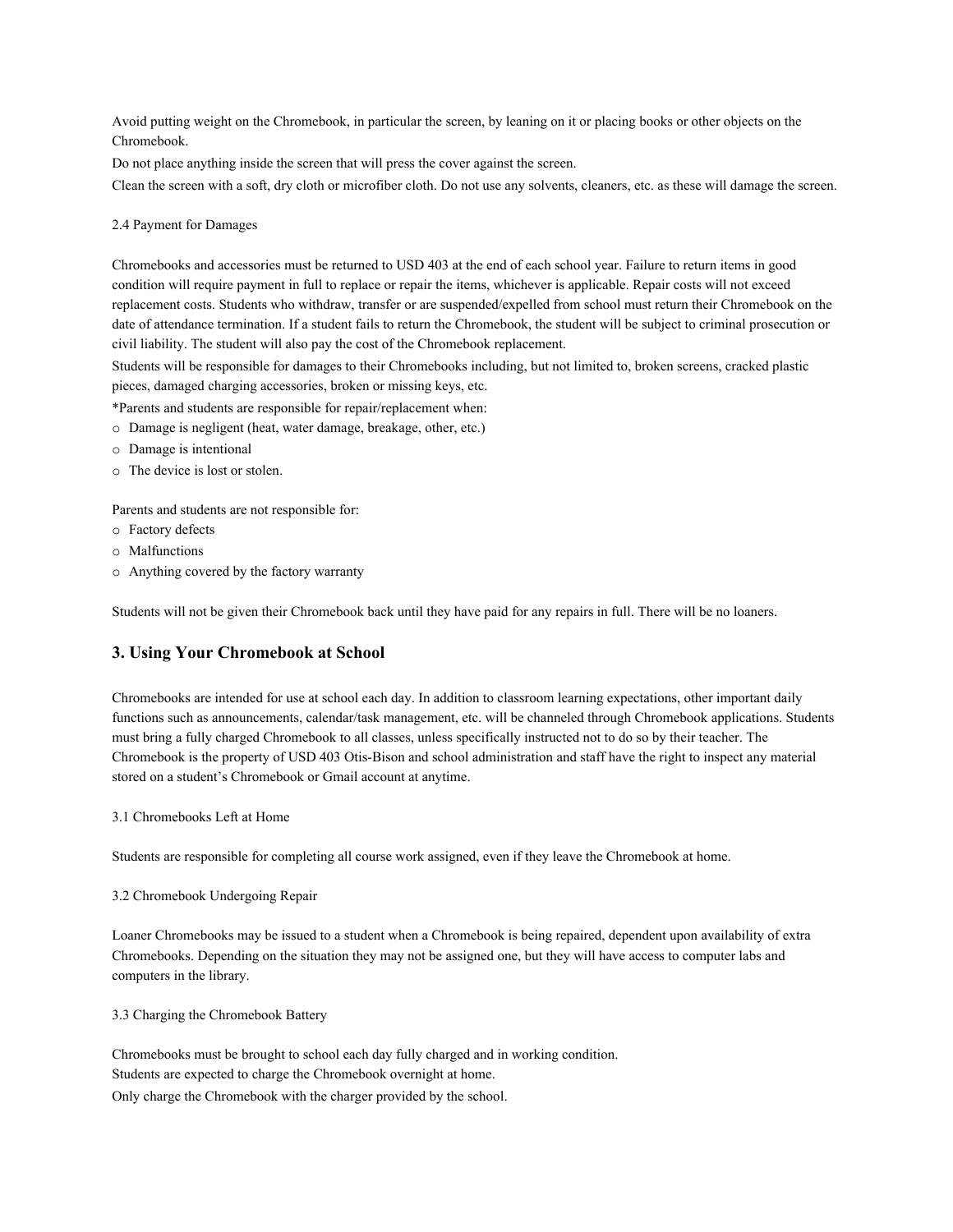Do not over-charge the Chromebook: unplug it after it has reached an acceptable level. Do not let it set for several hours or overnight charging. Only have it plugged in charging until it's at 100%.

Don't let the Chromebook dangle or hang by the cord, or leave it plugged in at extreme angles. It damages the charging cable, and it will fail over a short time.

3.4 Screensavers and Wallpaper Backgrounds

Students are permitted to personalize the Chromebook with appropriate media. Inappropriate media would include, but is not limited to, images, words or representations of weapons, obscene or pornographic materials, profane language, alcohol, drugs, tobacco and gang-related symbols. Students will be subject to disciplinary consequences for violating this expectation.

#### 3.5 Sound, Music, Games and Applications

Applications and other media items will be installed for educational purposes on the Chromebooks. Sound must be muted at all times unless permission is obtained from the teacher for instructional purchases. Earbuds may be used to listen to music, podcasts or video materials. Earbuds may not be worn during passing periods in the hallways. Each teacher may have their own classroom rules governing Chromebooks and their use.

#### 3.6 Printing

The Chromebooks will not be configured to allow for printing. If a student needs to print a document, they can use a lab computer or share the document with a teacher.

#### 3.7 Internet Access Away From School

Students are allowed to set up wireless networks on the Chromebooks for use when not at school. School IT staff will not be responsible for diagnosing or troubleshooting wireless network connectivity issues. Regardless of location, students are expected to follow school policy regarding Internet use and school-owned devices will be subject to the school filter.

# **4. Managing Your Files and Saving Your Work**

#### 4.1 Saving Your Work

The Chromebook has limited local data storage, but each student account has a large amount of Google Drive storage. All data on the Chromebook is lost in situations where the Chromebook must be re-imaged. For this reason, it is the recommendation and default setting that all data is saved to the student Google Drive account.

It is the student's responsibility to ensure academic work is properly saved. Multiple methods of saving work are encouraged. Work in Google Docs should regularly be backed up as other formats (e.g. Docs as MS Word doc, Sheets as MS Excel doc) to external USB drives to ensure multiple copies using File > Downloaded As. Chromebook malfunctions are not an acceptable excuse for not submitting work.

Students must leave at least 2GB of unused data storage on their device at all times to allow for district pushed applications, additional applications added by staff and to ensure that the device is ready for classroom use without having storage issues. Various methods exist for storing files in the cloud, transferring files to teachers, etc. At this time, the best options for turning in work and saving/backing up files is via Google Apps accounts (Mail and Drive).

4.2 Network Connectivity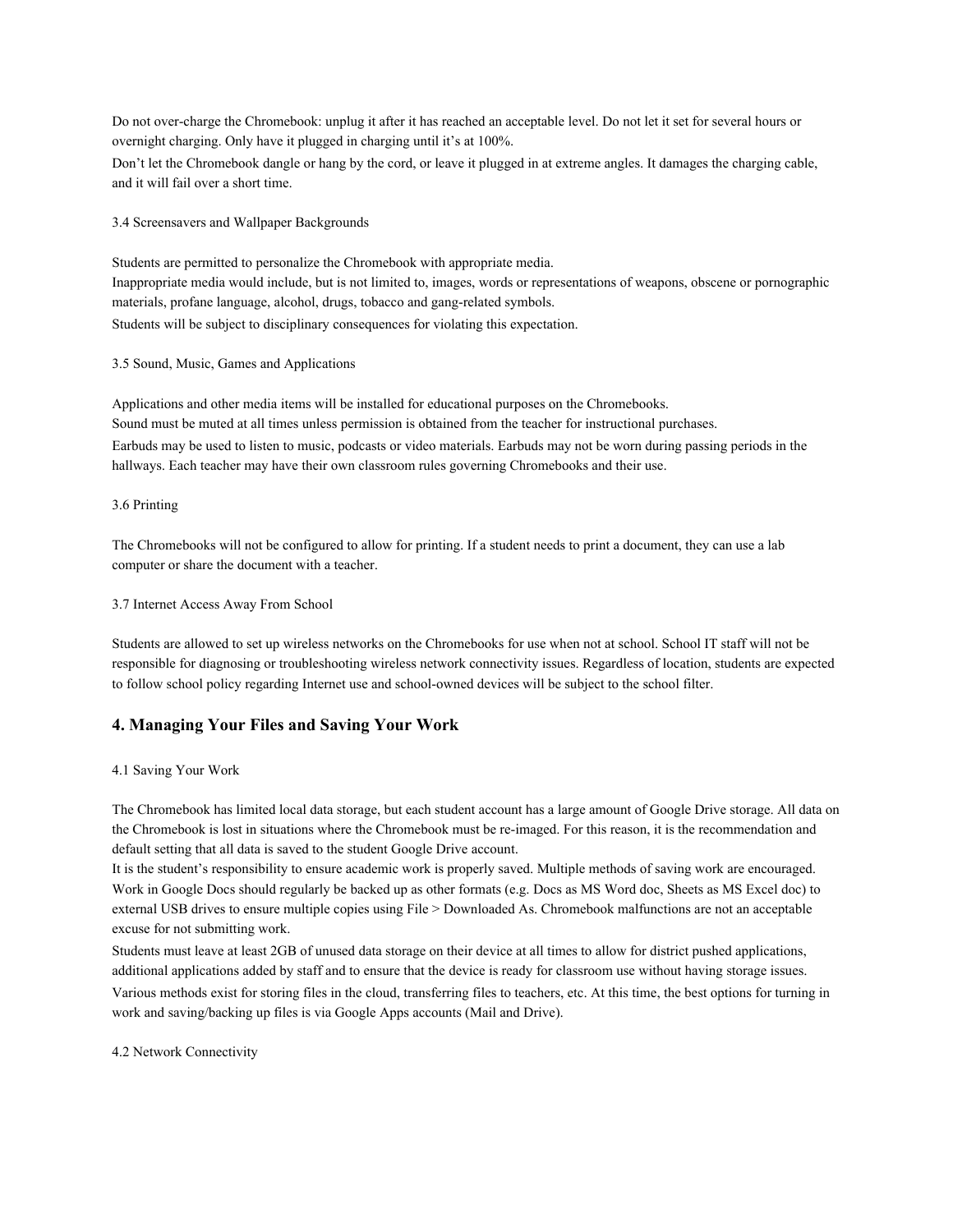USD 403 Otis-Bison makes no guarantee that the network will be up and running 100% of the time. In the rare case the network is down, the district will not be responsible for lost or missing data, files, etc.

## **5. Software on Chromebooks**

#### 5.1 Originally Installed Software

The software and applications originally installed by USD 403 Otis-Bison must remain on the Chromebook in usable condition and easily accessible at all times.

The school may add software applications for use in general and for particular courses.

Students may not remove the district installed profiles or applications at any time.

The school will not be responsible for lost files, applications or data on student devices. Students are responsible for backing up their own personal data and files.

### 5.2 Additional Software

Students are permitted to download extra extensions and applications to the Chromebook, provided they have earned the ability to do so.

Any applications added by the student must be educationally appropriate.

#### 5.3 Chromebook Inspection

The Chromebooks are school property and students should be prepared to provide their Chromebooks at any time for inspection. Inspection may occur at random or may occur as a result of suspected or known abuse of school policy.

An inspection of the Chromebook may include review of all material saved on the machine, including any applications or files added using any account.

The school reserves the right to delete anything it deems educationally inappropriate or that is in violation of any part of the USD 403 Acceptable Use policy or the Chromebook Contract.

5.4 Re-loading Software and Re-Imaging the Chromebook

At times, a Chromebook may require reconfiguring and be returned to original setup and settings. Whether because of a technical difficulty, illegally downloaded software or lack of storage space of the device, the district does not accept responsibility for the loss of any software, documents, files, etc. deleted due to a re-format or re-image process.

# **6. Discipline**

If a student violates any part of the above policy or related district approved policies for technology use, s/he will be subject to consequences handed down by administration.

#### 6.1 Student Activities Strictly Prohibited:

Illegally install or transmit copyrighted materials.

Violate existing USD 403 Board of Education policy or public law.

Send, access, upload, download, or distribute profane, offensive, threatening, pornographic, obscene or sexually explicit materials.

Use chat rooms or access/use sites selling term papers, book reports and other forms of student academic work.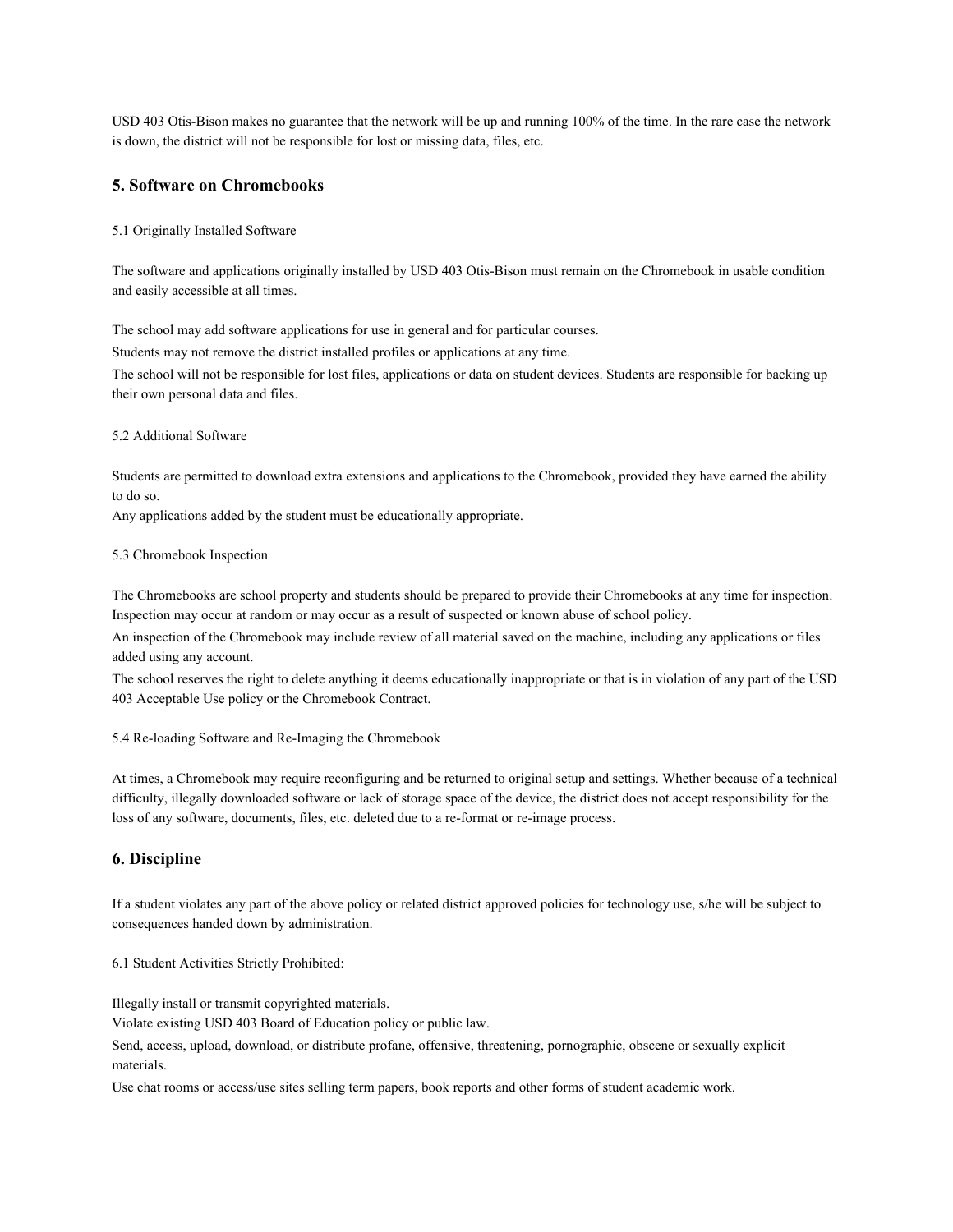Use/access messaging services

Use/access internet games unless directed by a teacher.

Use outside data disks or external attachments without prior approval from school staff.

Alter/change Chromebook settings unless directed by school staff (exceptions include personal settings such as font size, screen size, brightness, etc.).

Download applications without school staff approval.

Send spam emails (sending mass or inappropriate emails).

Gain access to another student's account, files and/or data.

Use the school's internet/email accounts for financial or commercial gain or for illegal activity., such as credit card fraud, electronic forgery or other forms of illegal behavior.

Use the Chromebook to purchase goods or services via the internet while on school grounds or at school functions.

(Parents/Guardians/Students are charged with full responsibilities for any financial obligations incurred from the inappropriate use of the Chromebook.).

Provide personal information, for any reason, over the internet. This includes, but is not limited to, setting up internet accounts. Vandalize school equipment, servers, etc. Vandalism includes, but is not limited to, uploading or creating computer viruses and programs that can infiltrate computer systems and/or damage software components. Any malicious attempt to harm, destroy or restrict access to school technology equipment or services is inappropriate.

Use the camera or video camera on the Chromebook to take and/or distribute inappropriate or unethical material. Bypass the USD 403 Otis-Bison web filter through a web proxy.

# **7. Legal Information**

Students are responsible for complying with all legal and Board of Education policies.

Students must comply with trademark, copyright and license laws and agreements. Ignorance of the law is not immunity. Ask assistance from a staff member if unsure about a situation.

Plagiarism and cheating are viewed as violations of the USD 403 student code of conduct. Give credit to all sources used, whether quoted or summarized. This includes all forms of media, such as graphics, video, audio, music and text. Use or possession of hacking software is strictly prohibited and violators will be subject to disciplinary and/or legal action.

# **8. Chromebook Identification**

Each Chromebook is uniquely numbered and labeled. Do not alter or remove any identification label, sticker, etc. on the Chromebook.

If the labels become loose or start to wear off, it is the student's job to report it to the tech department and get a new label. Students are not allowed to add any additional labels, stickers, etc.

# **9. Storing and Transporting the Chromebook**

Students are expected to maintain possession of the Chromebook throughout the school day or store the Chromebook in a secure and locked location. Never place something on top of the Chromebook as the screen is very susceptible to damage by pressure. When transporting the Chromebook, it should never be put in a bookbag or purse. The student should place it in their school provided case and carry it separate from their bookbag or purse. The Chromebook should be taken home every night for recharging. Never leave the Chromebook in an unattended vehicle. Heat and cold can damage the Chromebook. When moving around the school building, the student should carry the Chromebook with care. No running, pushing or horseplay – this is negligence and can result in damage to the Chromebook and the student will be financially responsible for repair or replacement.